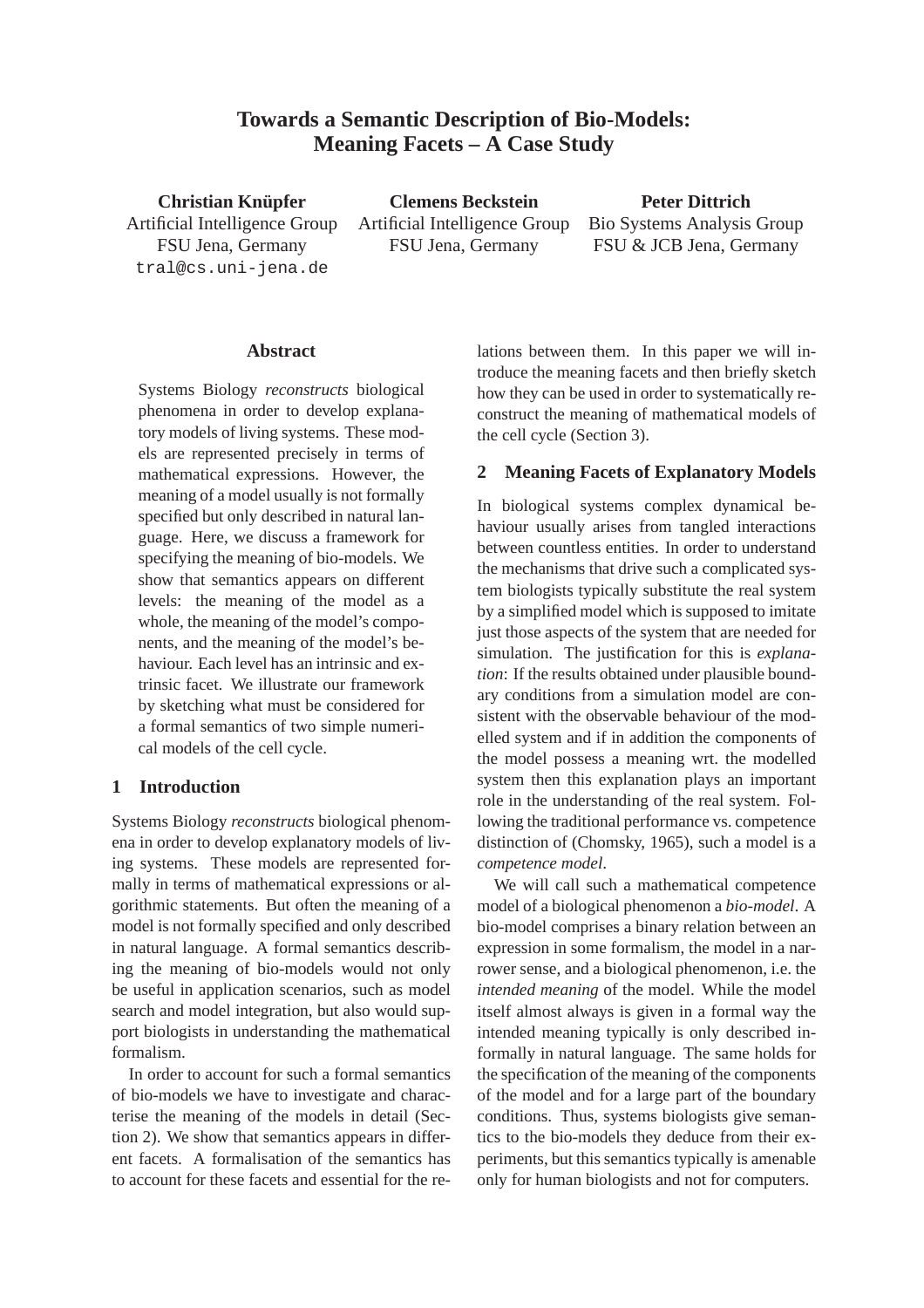|             | intrinsic                                                                                                                                                                   | extrinsic                                                                                                                                                                    |
|-------------|-----------------------------------------------------------------------------------------------------------------------------------------------------------------------------|------------------------------------------------------------------------------------------------------------------------------------------------------------------------------|
| intentional | In which formalism is the model formulated?                                                                                                                                 | What do the model stands for? Which biologi-                                                                                                                                 |
|             | How are expressions in the formalism inter-                                                                                                                                 | cal phenomena does the model describe? What                                                                                                                                  |
|             | preted or executed? How is the formalism used                                                                                                                               | are the described biological systems and pro-                                                                                                                                |
|             | to simulate the behaviour?                                                                                                                                                  | cesses?                                                                                                                                                                      |
| structural  | What is the formal structure of the model?<br>Which mathematical formalism is used? What<br>are the mathematical objects of the model<br>(equations, terms, variables)?     | What are the biological meanings of the compo-<br>nents of the model? Which model entity maps<br>onto which biological object or process?                                    |
| behavioural | Which characteristic types of dynamical be-<br>haviour can be observed? What are typical runs<br>of the simulation model and which parameter<br>settings are used therefor? | Which biological phenomena correlate with<br>characteristic types of dynamical behaviour?<br>Which experimental data are reproduced by<br>which run of the simulation model? |

Table 1: Meaning Facets of a Bio-Model

There is a main distinction in the meaning of a bio-model given in some mathematical formalisation: (1) The mathematical expression bears meaning by itself without referring to any biological reality it stands for. We can interpret and analyse (maybe through numerical simulation) a formal expression without knowing what it represents. This is what we call the *intrinsic meaning* of a model. (2) A pure intrinsic model would be a vain effort. What a model distinguishes from a pure syntactical formal expression is its surrogateness: The model describes some piece of reality and thereby bears an *extrinsic meaning*.

Orthogonal to this intrinsic/extrinsic dimension of the meaning of a bio-model three pragmatic levels can be identified: The model for itself has an *intention*, it has some given *structure* and when it is used it shows a *behaviour*. These meaning facets of a bio-model are summarised in Table 1.

The pragmatic levels can be seen as levels of concreteness: In the intrinsic case the intensional level defines the set of valid models in the given formalism. One of the valid models is chosen on the structural level and it constrains the possible patterns of behaviour. With concrete boundary conditions one can select some of the possible behaviours on the behavioural level.

In the extrinsic case the intensional level focuses on specific biological phenomena. In order to explain these phenomena one has to choose the relevant biological objects and processes that connect them. For this purpose potential mechanisms must be identified that can explain the phenomena. On the behavioural level one looks whether the supposed mechanisms can explain and predict the observed behaviours of the biological system.

#### **3 A Case Study: Models of the Cell Cycle**

In the following we will illustrate our meaning facets with the help of a case study – two models of the cell cycle from (Tyson, 1991):

#### *Model 1*:

|                  | $d[C2]/dt = k_6[M] - k_8[\sim P][C2] + k_4[CP]$      |
|------------------|------------------------------------------------------|
|                  | $d[CP]/dt = -k_3[CP][Y] + k_8[\sim P][C2] - k_4[CP]$ |
| $d {\rm pM} /dt$ | $= k_3[\text{CP}][Y] - [pM]F([M]) + k_5[\sim P][M]$  |
|                  | $d[M]/dt = [pM]F([M]) - k_5[\sim P][M] - k_6[M]$     |
|                  | $d[Y]/dt = k_1[aa] - k_2[Y] - k_3[CP][Y]$            |
|                  | $d[YP]/dt = k_6[M] - k_7[YP]$                        |
|                  | $F([M]) = k'_4 + k_4([M]/[CT])^2$                    |
|                  | $[CT] = [C2] + [CP] + [pM] + [M]$                    |
| 1112             |                                                      |

*Model 2*:

$$
\begin{array}{rcl}\n\mathrm{du}/dt & = & k_4(\nu - u)(\alpha + u^2) - k_6 u \\
\mathrm{d}\nu/dt & = & (k_1[\text{aa}]/[\text{CT}]) - k_6 u \\
u & = & [\text{M}]/[\text{CT}] \\
\nu & = & ([\text{Y}] + [\text{pM}] + [\text{M}])/[\text{CT}]\n\end{array}
$$
\n
$$
\begin{array}{rcl}\n[\text{CT}] & = & [\text{C2}] + [\text{CP}] + [\text{pM}] + [\text{M}]\n\end{array}
$$
\n
$$
\begin{array}{rcl}\n\alpha & = & k_4'/k_4\n\end{array}
$$

Both models describe the building and activation of the maturation promoting factor (MPF), a hetero dimer made of the two proteins cyclin and cdc2. *Model 1* does this by means of a set of ordinary differential equations (ODEs) where each equation models the temporal evolution of the concentrations of one of the involved substances wrt. the concentrations of the other substances. Involved substances are: cdc2 (C2), phosphorylated cdc2 (CP), inactive MPF (pM), active MPF (M), cyclin (Y), phosphorylated cyclin (YP), total cdc2 (CT), adenosine triphosphate ( $\sim$ P) and amino acids (aa). *Model 2* is a mathematical abstraction of *Model 1* under certain additional biological assumptions. The  $k_i$  are kinetic rate constants. For details see (Tyson, 1991).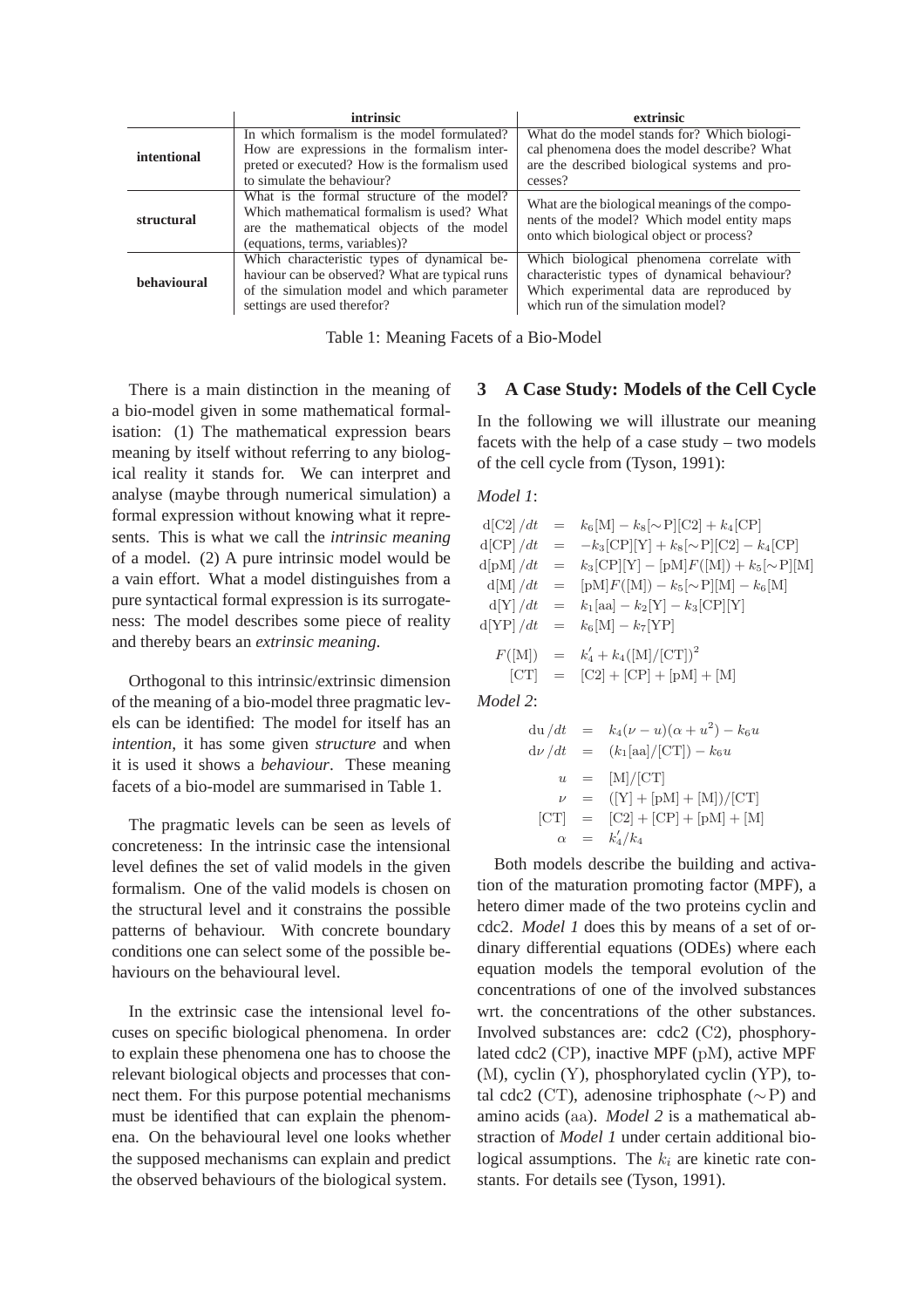We choose these two models for the following reasons: (1) They are models of a prominent and well-known biological system. (2) They are small in the number of variables and equations. Nevertheless they exhibit surprisingly many problems in capturing and formalising their semantics. (3) There are other small models of the same biological system that we plan to use for semanticsbased comparison and integration in future investigations (e.g. Goldbeter, 1991). (4) The models are contained in the *BioModels* Database (Le Novére et al., 2006), a database of bio-models that provides some basic grounding for model components (cf. Section 5). (5) One of the models (*Model 2*) is an abstraction of the other (*Model 1*).

Table 2 sketches the meaning facets of *Model 1*. Some details are suppressed here because of space limitations. There is a similar table for *Model 2* which is not shown here. The main difference in the meaning of the two models is in the mapping between the variables and the biological entities they stand for. In *Model 1* there is a simple mapping between each variable and a sort of molecules in the cell. The situation for *Model 2* is more complicated: here a variable is an arithmetic expression over variables from the first model.

Key questions that had to be answered in order to arrive at the tables were: How should a model be understood? Which facets are required to understand the model? What are the sources of the understanding? Which meaning facets are rather implicit? What is the final ground the understanding rest upon? The answers are an account of the meaning facets (cf. Table 1) from the perspective of a human biologist.

## **4 Semantical Application Scenarios**

An important next step towards a semantic description of bio-models is to develop a formalism that allows to represent the meaning. The choice of this formalism must be guided by the intended application. In the following scenarios a formal semantic description of bio-models would be desirable:

**Semantics based search**: For example, both models discussed in this work should be retrievable by search queries of the following types: "Find models related to p34 protein kinase!", "Find models that describe the interaction between cdc2 and cyclin!", or "Find models that exhibit both steady state and cyclic behaviour!".

**Model comparison**: Given two models, do they semantically overlap? Is one model a sub-model of the other? Or is one of them an abstraction of the other? A method for model comparison in general is needed for many higher level tasks, like e.g. model matching or model integration.

**Model integration**: Given two models that semantically overlap, what would an integrated model look like? Again, a formal semantics of the model's components is needed in order to automate this task.

**Model understanding**: A mathematical model is a set of symbols. On the other hand it is also an abstract description of biological phenomena, such as the ability of a cell to change its behaviour form metaphase arrest to growth-controlled division cycle. By unifying the relation between model and its meaning, we expect models to become more accessible to biologists who frequently are not modelling experts.

**Model usage**: In order to simulate and predict the behaviour of a biological system the bio-model has to be implemented in a computer code. This causes further problems: Without a formal semantics a biologist has to modify the code in order to change the model. If a formal semantics is given, it would be possible to modify the model on a more abstract semantic level without the need to refer to the implementation.

**Model mining**: In order to semi-automatically extract the meaning of a given model (maybe together with a paper explaining it) one needs means to catch and verify this meaning: a formal semantic description.

## **5 Related Work**

There are other projects related to our work: CMSBlib (Soliman and Fages, 2004) is a "library of computational models of biological systems", which has recently started and contains currently six models. A slightly larger database named *BioModels Database* (*BioModels* in brief) (Le Novére et al., 2006) links a model and its constituents to external resources like database entries. The links are formalised by using RDF and can be augmented by qualifiers adapted from the *Dublin Core*.

An application of our meaning facets to *BioModels* discloses certain shortcomings with this approach. Several of the semantical applications sketched above are only partially realisable